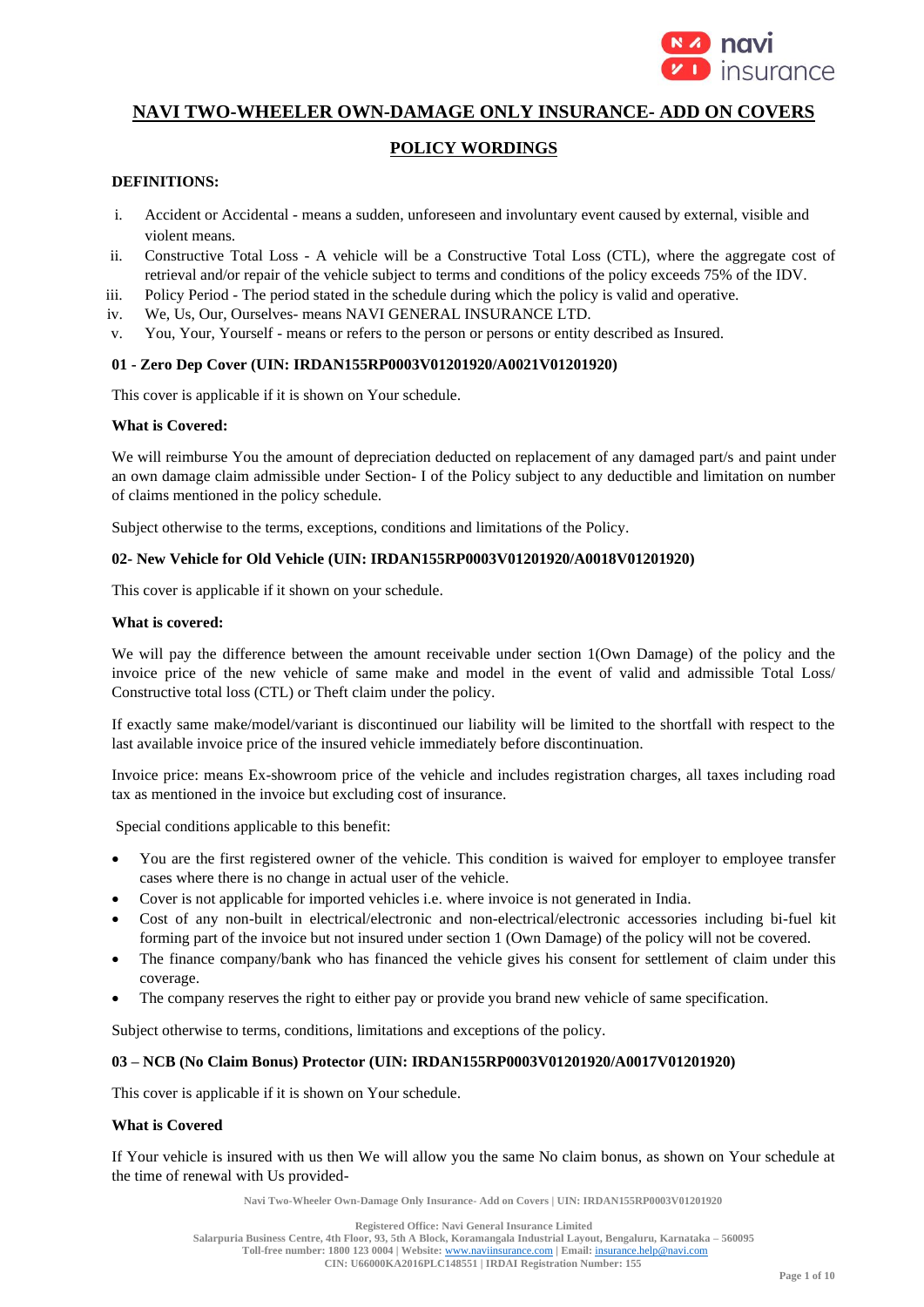

- Vehicle is claim free at least for preceding 2 consecutive years at the inception of the policy with us.
- Only 1 own damage claim is reported with us during the policy period and that claim is not a Total Loss (TL)/Constructive Total Loss (CTL)/Theft
- The renewal of policy is done with Us within 90 days of expiry of the policy.

Special conditions applicable to this benefit in addition to the general conditions:

- Theft of accessories/parts will not be counted as claim under this benefit.
- In case of Theft of entire motor vehicle if a new motor vehicle is purchased and insured with Us within 90 days of the final settlement of theft claim, in which case, we will allow same No claim bonus on New Motor vehicle as is shown in the schedule.

Subject otherwise to terms, conditions, limitations and exceptions of the policy.

## **04-Consumable Expenses (UIN: IRDAN155RP0003V01201920/A0016V01201920)**

This cover is applicable if it is shown on your schedule.

#### **What is covered**

We will cover cost of consumables required to be replaced/ replenished arising from an accident to the insured vehicle subject to valid and admissible claim under section I (own damage) of the policy.

Consumable shall include Oil/lubricants, filters, coolant, fasteners, bearings, and items of similar nature excluding fuel.

#### **What is not covered**

- 1. Any consumable not associated with admissible Own Damage claim under section I (Own Damage) of the policy.
- 2. Any consumables that are related to wear and tear and not directly related to claim.

#### **05 - Engine Protector (UIN: IRDAN155RP0003V01201920/A0019V01201920)**

This cover is applicable if it is shown on your schedule.

#### **What is covered:**

We will pay You repair and replacement expenses for loss or damage to internal parts of the Engine, Gear box or Transmission including lubricating oils/consumables\* used in the respective assembly provided loss or damage is due to ingress of water in the engine or due to leakage of lubricating oil and/or coolant from Engine/respective assembly caused by accidental external impact.

\*Consumable means material, which is used up and needs continuous replenishment such as engine oil, gear box oil etc. but excluding fuel.

#### **What is not covered:**

- 1) Any consequential loss, wear and tear, mechanical & electrical failure and parts falling under warranty.
- 2) Loss or damage due to corrosion of engine or parts thereof due to delay in intimation.
- 3) Depreciation unless Depreciation Reimbursement cover is opted by You.

Special Condition: Claim under this cover will be admissible only if

- 1. In case of water damage, there is evidence of vehicle being submerged or stopped in a water-logged area.
- 2. Vehicle is transported/towed to garage within 2 (Two) days of water receding from the water-logged area.
- 3. You have taken all reasonable steps, safeguards and precautions to avoid any loss or damage and prevent aggravation of loss once the loss or damage to the vehicle is sustained and noticed by You.
- 4. Vehicle is repaired in company's authorised garage.

**Navi Two-Wheeler Own-Damage Only Insurance- Add on Covers | UIN: IRDAN155RP0003V01201920**

**Registered Office: Navi General Insurance Limited**

**Salarpuria Business Centre, 4th Floor, 93, 5th A Block, Koramangala Industrial Layout, Bengaluru, Karnataka – 560095**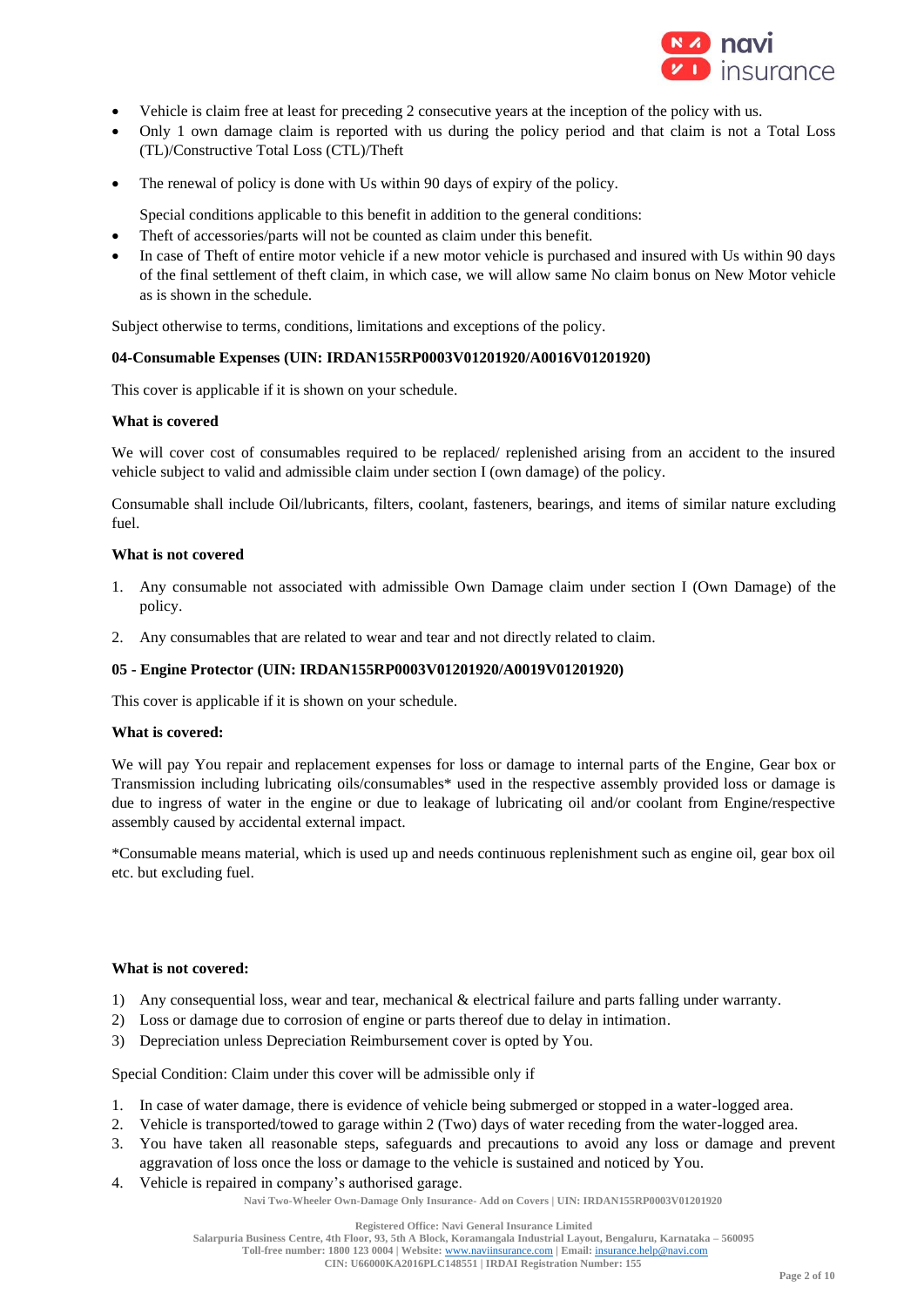

Subject otherwise to terms, conditions, limitations and exceptions of the policy.

#### **06. Roadside Assistance (UIN: IRDAN155RP0003V01201920/A0020V01201920)**

This cover is applicable if it is shown on Your schedule. We will provide you the following emergency assistance services during the Policy Period through our network garages or service providers, provided that the services will be provided on best effort basis in an area where we have our presence through our network garages or through the network of our service providers.

We shall be liable for only up to four assistance services claim during the Policy Period.

Following are the services that are offered:

#### **1. Repair and Towing Assistance Service for Flat Tyre**

In the event insured Vehicle is immobilized due to a flat tyre, you will get the assistance of a vehicle technician to replace the flat tyre with the spare Stepney tyre of the Vehicle at the location of breakdown. In case the spare tyre is not available in the insured Vehicle, the flat tyre will be taken to the nearest flat tyre repair shop for repairs & reattached to the Vehicle. All incidental charges for transporting the tyre to the repair shop and its repair cost shall be borne by you.

#### **2. Repair on the spot**

In the event insured Vehicle breaks down due to a minor mechanical / electrical fault making it immobile and immediate repair on the spot is deemed possible, you will get the assistance of a vehicle technician for repairing the breakdown at the location of breakdown. Cost of Material & Spare Parts, if required, to repair the vehicle on the spot and any other incidental conveyance to obtain such material  $\&$  spare parts will be borne by you.

#### **3. Fuel Support (Emergency Fuel Delivery)**

In the event insured Vehicle runs out of fuel and hence is immobilized, you will get the assistance of emergency fuel (up to 5 litres on a chargeable basis) at the location of breakdown.

## **4. Spare Key Retrieval / Service for Keys Locked Inside**

If the keys of the insured vehicle are broken, lost or misplaced, and in case you need and request to arrange for another set from your place of residence the same will be arranged after receiving the requisite authorizations from you with regards to the person designated to hand over the same to you provided the distance between the two locations are less than 50 kms. You may be requested to submit an identity proof at the time of delivery of the keys. However, if the distance between the two locations (residence & place where the keys are required) are more than 50 kms the keys will be sent by courier. Alternatively, in case the keys are lost the vehicle shall be towed to a nearest safe place.

#### **5. Emergency Towing Assistance**

a) In case of Break-down:

In the event insured Vehicle suffers an immobilizing break down due to a mechanical or electrical fault which cannot be repaired on the spot, you will get the assistance in towing the vehicle to the nearest garage, using the best available towing mechanism, within a radius of 100 Kms. from the location of the breakdown. In case the towing distance exceeds the mentioned limit, you will be informed of the expected additional costs, which will need to be paid by you to the vendor at the vendor's actual rates.

b) In case of an Accident:

In the event insured Vehicle suffers an immobilizing break down due to an accident, you will get the assistance in towing the vehicle to the nearest garage, using the appropriate towing mechanism within a radius of 100 Kms. from the location of the breakdown. In case the towing distance exceeds the mentioned limit, you will be informed of the expected additional costs, which will need to be paid by you to the vendor at the vendor's actual rates.

c) Towing in case of incorrect Fuelling - In the event of the Insured vehicle being immobilized due to incorrect fuelling, you will get assistance in making the arrangement for vehicle to be towed to nearest garage using the

**Navi Two-Wheeler Own-Damage Only Insurance- Add on Covers | UIN: IRDAN155RP0003V01201920**

**Salarpuria Business Centre, 4th Floor, 93, 5th A Block, Koramangala Industrial Layout, Bengaluru, Karnataka – 560095 Toll-free number: 1800 123 0004 | Website:** [www.naviinsurance.com](http://www.naviinsurance.com/) **| Email:** [insurance.help@navi.com](mailto:insurance.help@navi.com)

**CIN: U66000KA2016PLC148551 | IRDAI Registration Number: 155**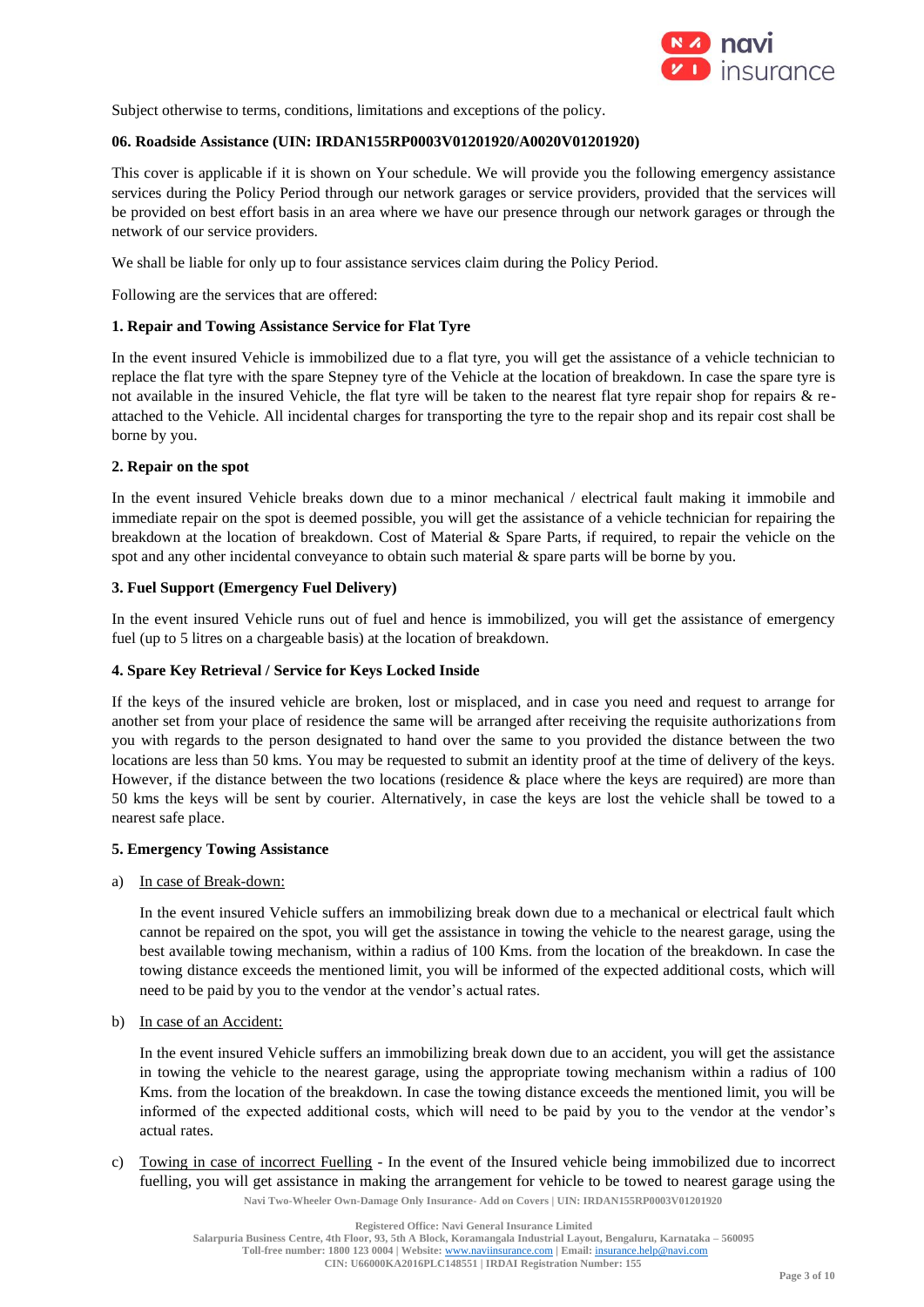

appropriate towing mechanism within a radius of 100 km's from the location of breakdown. In case the towing distance exceeds the mentioned limit, you will be informed of the expected additional costs, which will need to be paid by you.

## **6. Breakdown support over phone**

In the event insured vehicle is immobilized due to a breakdown you will be assisted over phone and try to resolve the problem then & there.

#### **7. Facilitate finding closet dealer**

In case of specific request received from you about providing the contact details of the nearest dealer the same will be provided to you.

#### **8. Customer conference calling:**

For seamless & speedy services, a conference call (wherever required) between the insured, the assistance provider and ourselves will be arranged. You will be kept updated on the progress of intervention.

#### **9. Concierge Services:**

#### a) SMS Relays/Emergency Message Service

In the event of breakdown or accident to your insured vehicle under our policy your urgent messages will be relayed to a person of your choice.

## b) Continuation / Return Journey (Taxi Support)

In the event the insured vehicle is immobilized, outside the municipal/corporation limits of your home city, and the vehicle cannot be repaired the same day, we shall, make arrangement for a hired car/ taxi on your request. All expenses will be borne by you.

**Registered Office: Navi General Insurance Limited**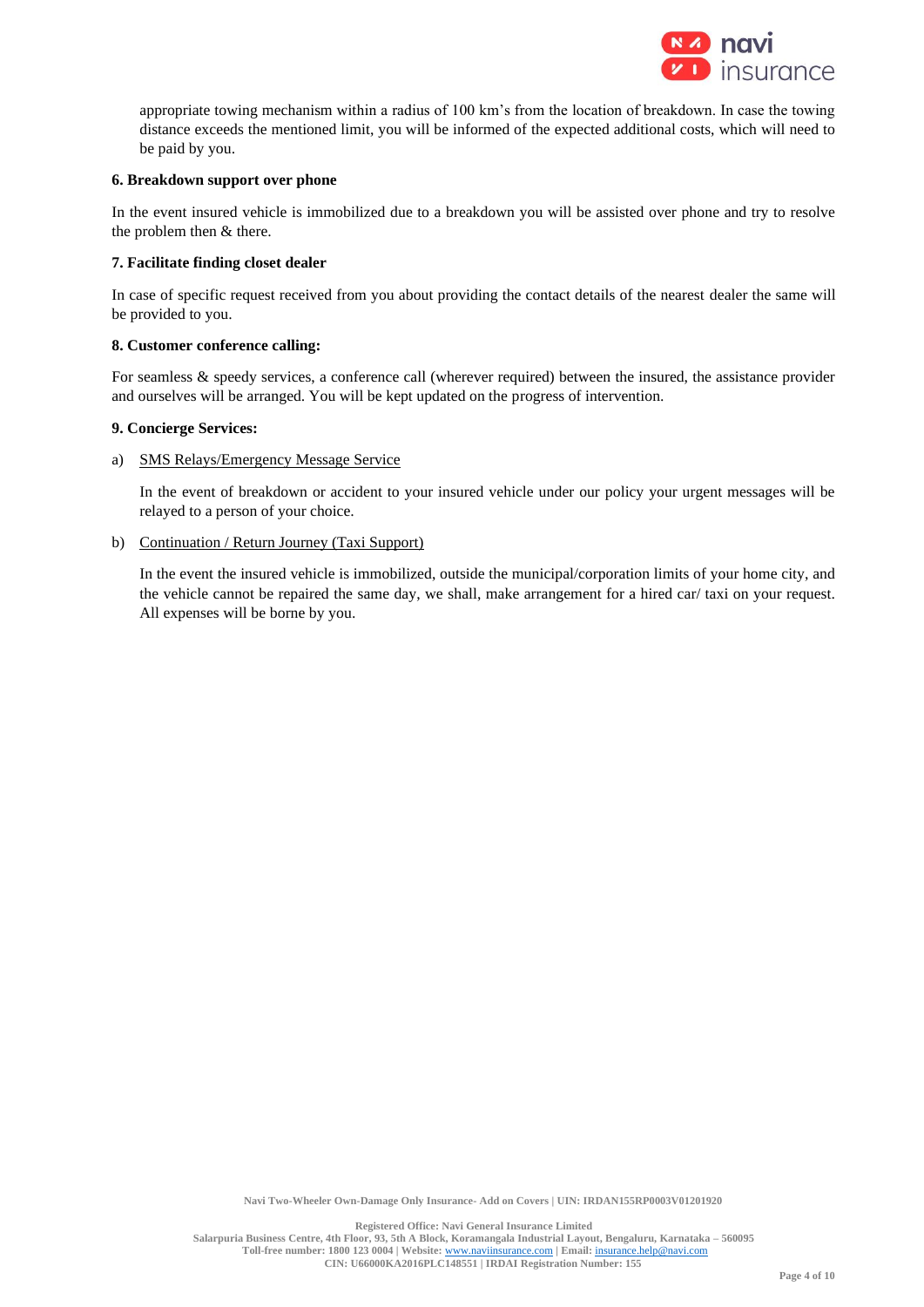

#### c) Hotel Accommodation:

In the event insured vehicle is immobilized and cannot be repaired the same day, you will get the assistance in organizing for Hotel accommodation near the location of the event. You will have to bear the cost of stay and you will be informed of the amount to be paid in advance directly to the Hotel and we will pay the amount if opted and shown in the policy schedule.

#### d) Ambulance Arrangement:

In the event the insured vehicle is immobilized, outside the Municipal / corporation limits of your home city, you will get assistance and arrangement for an ambulance, if required. You will have to bear the cost related to this service and will be paid directly to vendor.

#### e) Medical Co-ordination:

In case of specific request received from you about providing the contact details of the name, address, telephone number of physician, hospitals, clinic, dentist and dental clinics the same shall be provided. However, the quality of medical services of the referred service providers cannot be guaranteed.

**Important Note:** You will not be required to pay for labour cost and round-trip conveyance costs of the service provider except cost of material/spare parts and conveyance/transportation cost to obtain them if required, to repair the Vehicle and any other cost specifically mentioned in the above services.

We will make our best effort to provide you various services within 3 hours of reporting. Further, If your insured vehicle is immobilized due to breakdown, and is eligible for services, but as a rare chance, you do not get the eligible assistance as mentioned above, you will be reimbursed the costs incurred for towing the insured Vehicle to the nearest garage not exceeding Rs.2000/- per event for towing or Rs.250/- per event for other services. To qualify for reimbursement, you must have called the toll-free number and obtained an authorization, prior to availing external service and must provide necessary documents justifying the event and the actual costs borne.

#### **Geographical territory:**

These services are available on National highways, state highways and motorable roads of cities within mainland India.

## **Limitations:**

- 1 The Services will be provided on a best effort basis, subject to regulations in force locally.
- 2 The services would not be provided under following conditions:

Acts of God (including exceptional adverse weather conditions), earthquake, fire (not caused by the negligence of either party), war (declared or undeclared), invasion, rebellion, revolt, riot (other than among employees of either party), civil commotion, civil war, acts of terrorism, nuclear fission, strike, act(s) of omission/ commission by any concerned, Government(s), or government agencies, judicial or quasi-judicial authorities.

- 3 Loss of or damage to luggage or other personal effects that might occur during the services performance.
- 4 Vehicles should not be used for the purpose of racing, rallying, motor-sports, or in any instance where the Vehicle is not being used /driven in accordance with applicable laws and regulations.
- 5 Not covered events: Any service not-covered here, if provided shall be at your own expense.
- 6 Load carried in the vehicle such as boats, motor vehicles, gliders, or animals (horses, cattle...), merchandise, perishable goods, research and scientific equipment, building equipment, furniture, etc. shall not be transported.
- 7. This Emergency service is available when the Covered Vehicles suffers a breakdown while riding. It is not available for routine repairs/services at user's home or other location.
- 8. We/Vendor will not be accountable, responsible or liable for consequential damages arising out of repair on the spot/ towing or any other roadside assistance services.

**Navi Two-Wheeler Own-Damage Only Insurance- Add on Covers | UIN: IRDAN155RP0003V01201920**

**Registered Office: Navi General Insurance Limited**

**Salarpuria Business Centre, 4th Floor, 93, 5th A Block, Koramangala Industrial Layout, Bengaluru, Karnataka – 560095 Toll-free number: 1800 123 0004 | Website:** [www.naviinsurance.com](http://www.naviinsurance.com/) **| Email:** [insurance.help@navi.com](mailto:insurance.help@navi.com)

**CIN: U66000KA2016PLC148551 | IRDAI Registration Number: 155**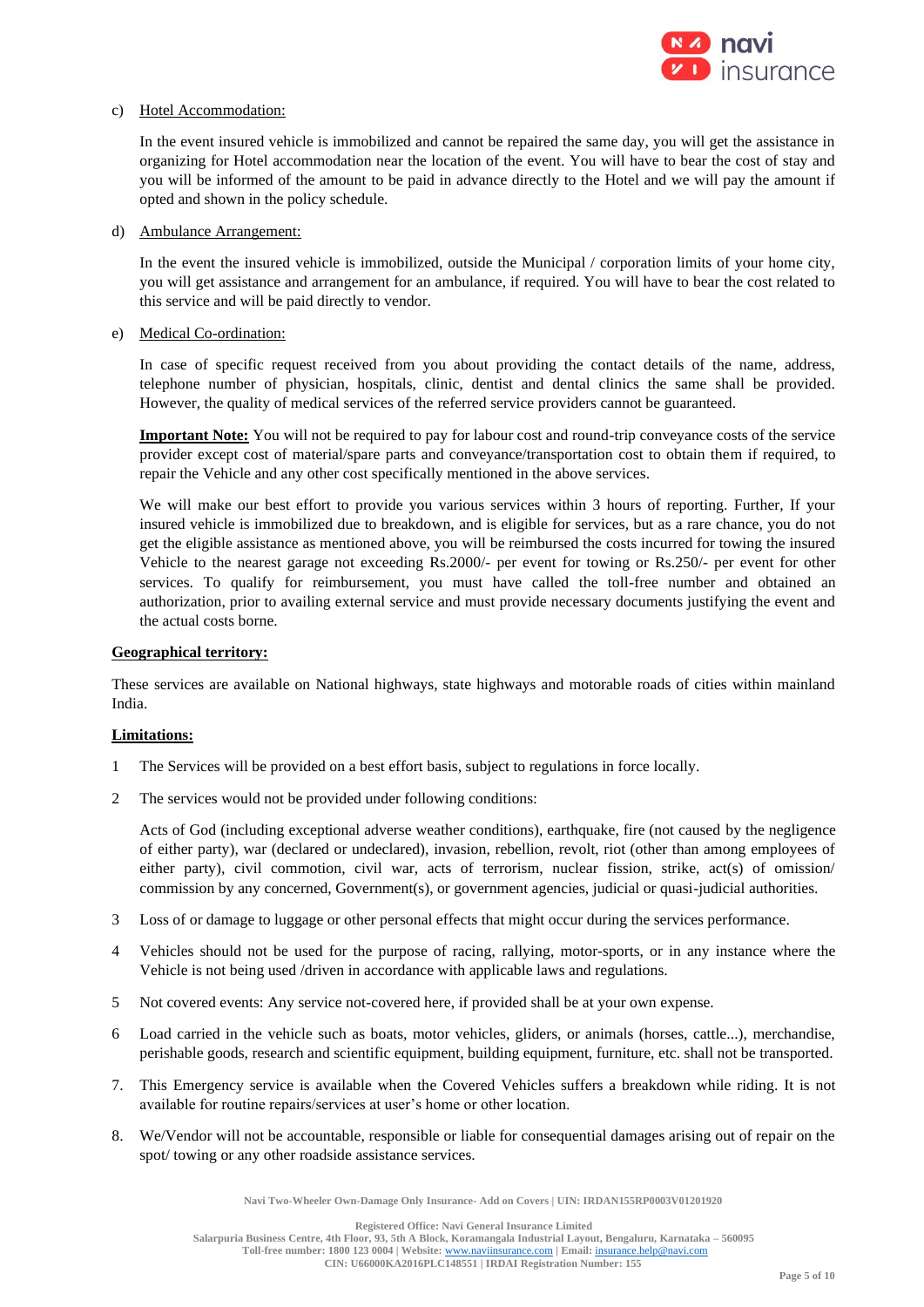

## **Procedure for Receiving Services:**

## Entitlement:

In order to entitle the relevant Users to the Services, the insured Vehicle must be immobilised within the Covered geographical territory. A vehicle is considered as immobilised as long as it cannot be driven as a result of a breakdown or an accident. However, the state of being out of use for maintenance or repair purposes is not considered as immobilisation.

## Procedure:

- Contact us/service provider on Toll Free number mentioned in your policy immediately on any incident.
- Get the prior approval before taking any initiative or incurring any expenses.
- Comply with the solutions recommended.
- Take all reasonable measures to limit and prevent possible consequences of the Breakdown.
- Provide Us your / user beneficiary Information.

## **Claims Procedure (Other than Roadside Assistance):**

We all take precautions to avert accidents however in the event of any unfortunate accident be rest assured of complete assistance from us.

- By calling Toll Free 18001230004 OR
- By sending an E Mail to insurance.help@navi.com OR
- For Senior Citizens, we have a special cell and our Senior Citizen Customers can email us at seniorcare@navi.com for priority resolution
- Through Customer Portal on website www.naviinsurance.com OR
- Using Mobile App OR
- Directly walk into branch

Intimation of claim to us, immediately on occurrence, will ensure prompt and effective assistance.

While registering the claim, the following information will help us serve you better:

- Your contact numbers
- Policy number
- Name of insured
- Date and time of loss
- Location of loss
- Nature and approximate extent of loss
- Place and contact details of the person at the loss location

You are advised to shift your vehicle to any of our network garage to avail "cashless" facility. Alternatively, you may shift your vehicle to any garage of your choice to avail claim as "Reimbursement".

Apart from "Claim Form" We will require following documents depending on the nature of loss to process your claim. You may provide the same to enable us to promptly settle your claim.

## **For Accident/Theft Claims**

- Proof of insurance Policy copy
- Copy of Registration Book, Tax Receipt [original for verification & return]
- Copy of Motor Driving License of the person driving the vehicle at the time of accident (original for verification)
- Police Panchanama /FIR (In case of Third-Party property damage /Death / Body Injury)
- Estimate for repairs if available
- Repair Bills/Invoices and payment receipts after the job is completed

## **Additional documents for Theft Claims**

- Original Policy document
- Original Registration Book/Certificate and Tax Payment Receipt

**Navi Two-Wheeler Own-Damage Only Insurance- Add on Covers | UIN: IRDAN155RP0003V01201920**

**Registered Office: Navi General Insurance Limited**

**Salarpuria Business Centre, 4th Floor, 93, 5th A Block, Koramangala Industrial Layout, Bengaluru, Karnataka – 560095**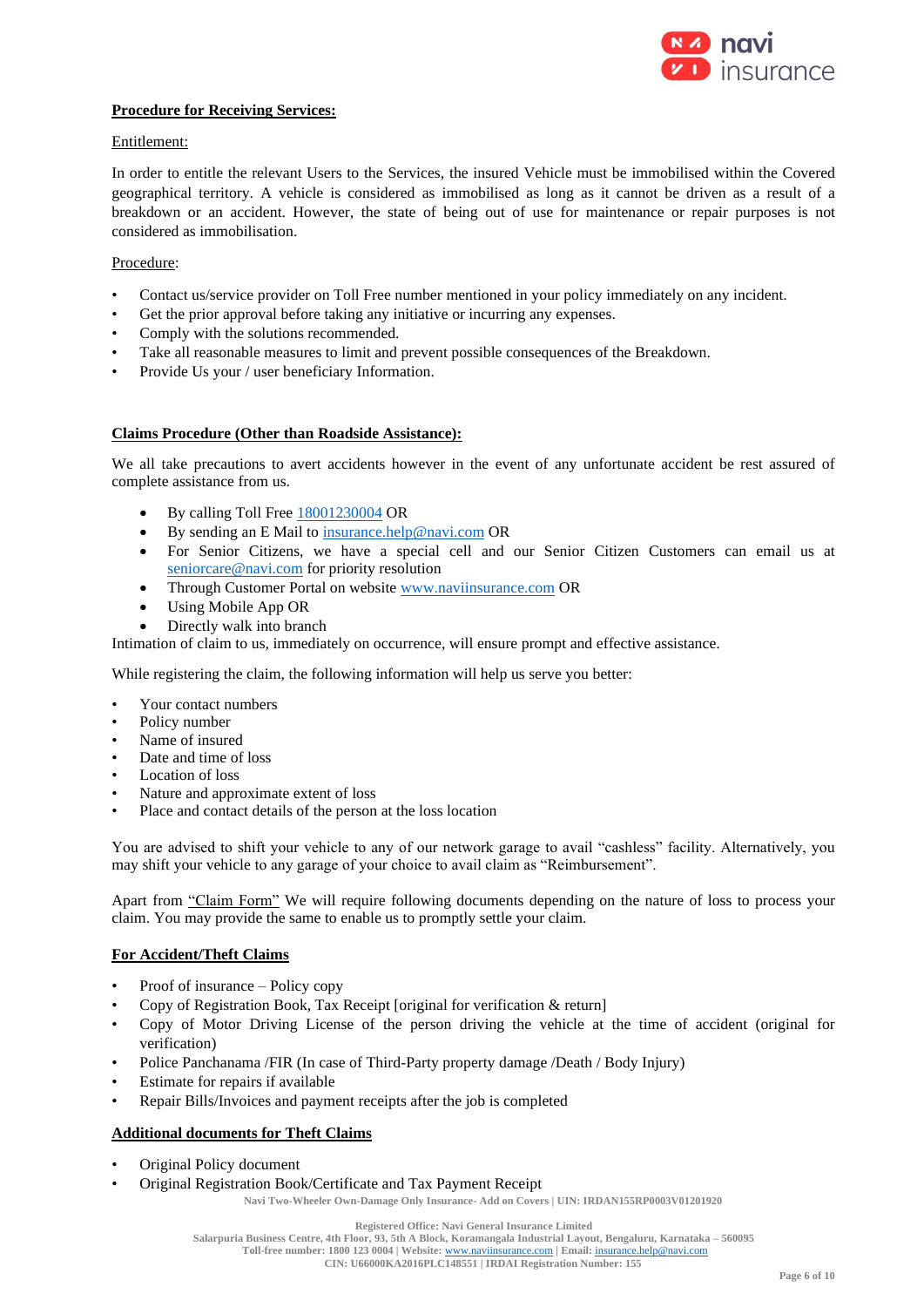

- All the sets of keys/Service Booklet/Warranty Card/Original
- Purchase Invoice
- Police Panchanama/ FIR and Final Investigation Report/Non-Traceable Report.
- Acknowledged copy of letter addressed to RTO intimating theft and informing "NON-USE"
- Form 28, 29 and 30 signed by the you and Form 35 signed by the Financer/ transferred RC as applicable
- Letter of Subrogation
- NOC from the Financer if claim is to be paid to you

## **GRIEVANCE REDRESSAL PROCEDURE**

At Navi General Insurance, we want your relationship with insurance to soar beyond what you've experienced yet. To understand, appreciate, and enjoy insurance—we're here for you. You can connect with us on the following channels.

Call us on our Toll Free 1800 123 0004 for any queries that you may have!

- **a.** Call us on our Toll Free 1800 123 0004 (From 8 am to 8 pm) for any queries that you may have!
- **b.** Email your queries to [insurance.help@navi.com.](mailto:insurance.help@navi.com)
- **c.** For Senior Citizens, we have a special cell and our Senior Citizen Customers can email us at seniorcare@navi.com for priority resolution.
- **d.** Visit our website [www.naviinsurance.com.](http://www.naviinsurance.com/)
- **e.** Using Mobile App
- **f.** Please walk into any of our branches or partner locations.
- **g.** You can also dispatch your letters to us at: **Navi GeneralInsurance Limited** Corporate Office: Salarpuria Business Centre, 4th B Cross Road, 5th Block, Koramangala Industrial Layout, Bengaluru, Karnataka – 560095

We request you to please mention your complete details: Full Name, Policy Number and Contact Details in all your communications, to enable our customer experience expert to connect with you and provide you with the quickest possible solution.

We'll make sure to acknowledge your service request within 3 working days—and try and resolve it to your satisfaction within 15 working days. That's a promise!

## **Escalation**

Level 1: While we attempt to give you best-in-class and prompt resolution for any concerns—sometimes it may not be perfect. If you felt that you weren't offered a perfect resolution, please feel free to share your feedback to our Customer Experience team at [Manager.CustomerExperience@navi.com](mailto:Manager.CustomerExperience@navi.com)

**Level 2:** If you still are not happy about the resolution provided, then you may please write to our Head Customer Experience and Redressal Manager a[t Head.CustomerExperience@navi.com](mailto:Head.CustomerExperience@navi.com)

Level 3:If you are not happy with the resolution, you may approach IRDAI by calling on the Toll-Free no. 155255 **(or) 1800 4254 732.** You can also register an online complaint on the website [http://igms.irda.gov.in.](http://igms.irda.gov.in/)

If your concern remains unresolved till one month from the date of registering your complaint, you may please approach the Insurance Ombudsman for redressal. To know who your Insurance Ombudsman is, simply refer to the Ombudsman list overleaf.

Contact details of Insurance Ombudsman are available at our website [www.naviinsurance.com](http://www.naviinsurance.com/)

## **OMBUDSMAN AND ADDRESSES:** Refer the below link

**Navi Two-Wheeler Own-Damage Only Insurance- Add on Covers | UIN: IRDAN155RP0003V01201920**

**Registered Office: Navi General Insurance Limited**

**Salarpuria Business Centre, 4th Floor, 93, 5th A Block, Koramangala Industrial Layout, Bengaluru, Karnataka – 560095 Toll-free number: 1800 123 0004 | Website:** [www.naviinsurance.com](http://www.naviinsurance.com/) **| Email:** [insurance.help@navi.com](mailto:insurance.help@navi.com)

**CIN: U66000KA2016PLC148551 | IRDAI Registration Number: 155**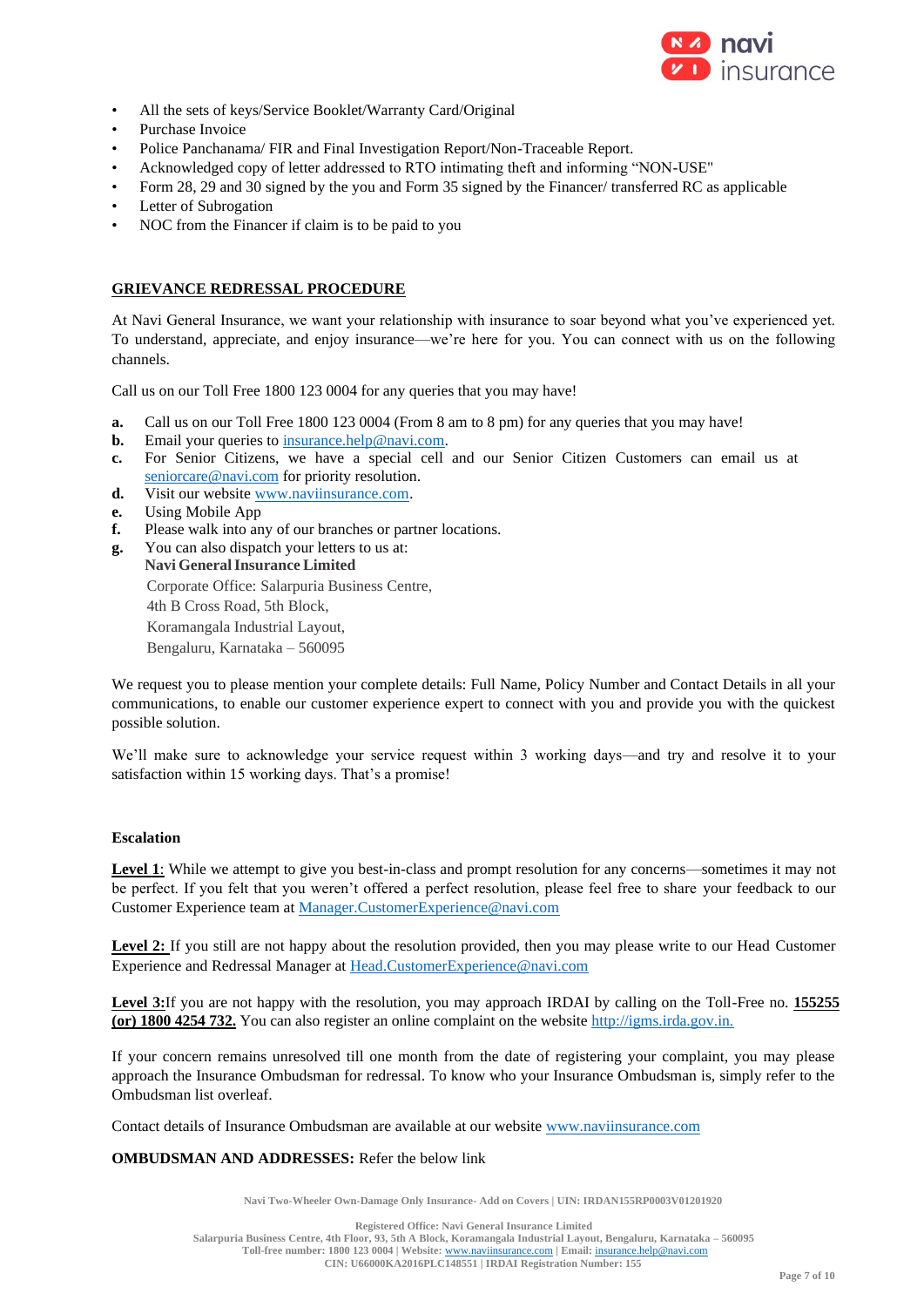

## <http://ecoi.co.in/ombudsman.html>

## **NAMES OF OMBUDSMAN AND ADDRESSES OF OMBUDSMAN CENTRES**

| S. No. | <b>Contact Details</b>                                                                                                                                                                                                                                                        | <b>Jurisdiction of Office</b>                                                                                                      |
|--------|-------------------------------------------------------------------------------------------------------------------------------------------------------------------------------------------------------------------------------------------------------------------------------|------------------------------------------------------------------------------------------------------------------------------------|
| 1.     | <b>AHMEDABAD</b><br>Office of the Insurance Ombudsman,<br>Jeevan Prakash Building, 6th Floor,<br>Tilak Marg, Relief Road,<br>Ahmedabad - 380 001.<br>Tel.: 079 - 25501201/02/05/06<br>Email: bimalokpal.ahmedabad@ecoi.co.in                                                  | State of Gujarat and Union Territories of<br>Dadra & Nagar Haveli and Daman and Diu                                                |
| 2.     | <b>BENGALURU</b><br>Office of the Insurance Ombudsman,<br>Jeevan Soudha Building,<br>PID No. 57-27-N-19,<br>Ground Floor, 19/19, 24th Main Road,<br>JP Nagar, 1st Phase,<br>Bengaluru - 560 078.<br>Tel.: 080 - 26652048 / 26652049<br>Email: bimalokpal.bengaluru@ecoi.co.in | Karnataka                                                                                                                          |
| 3.     | <b>BHOPAL</b><br>Office of the Insurance Ombudsman,<br>Janak Vihar Complex, 2nd Floor,<br>6, Malviya Nagar, Opp. Airtel Office,<br>Near New Market, Bhopal - 462 003.<br>Tel.: 0755 - 2769201 / 2769202<br>Fax: 0755 - 2769203<br>Email: bimalokpal.bhopal@ecoi.co.in         | States of Madhya Pradesh and Chattisgarh                                                                                           |
| 4.     | <b>BHUBANESHWAR</b><br>Officeof the Insurance Ombudsman,<br>62, Forest Park, Bhubneshwar - 751 009.<br>Tel.: 0674 - 2596461 / 2596455<br>Fax: 0674 - 2596429<br>Email: bimalokpal.bhubaneswar@ecoi.co.in                                                                      | <b>State of Orissa</b>                                                                                                             |
| 5.     | <b>CHANDIGARH</b><br>Office of the Insurance Ombudsman,<br>S.C.O. No. 101, 102 & 103, 2nd Floor,<br>Batra Building, Sector 17 - D,<br>Chandigarh - 160 017.<br>Tel.: 0172 - 2706196 / 2706468<br>Fax: 0172 - 2708274<br>Email: bimalokpal.chandigarh@ecoi.co.in               | States of Punjab, Haryana, Himachal Pradesh,<br>Jammu & Kashmir and Union territory of<br>Chandigarh                               |
| 6.     | <b>CHENNAI</b><br>Office of the Insurance Ombudsman,<br>Fatima Akhtar Court, 4th Floor, 453,<br>Anna Salai, Teynampet,<br>Chennai - 600 018.<br>Tel.: 044 - 24333668 / 24335284<br>Fax: 044 - 24333664<br>Email: bimalokpal.chennai@ecoi.co.in                                | State of Tamil Nadu and Union Territories -<br>Pondicherry Town and Karaikal (which are part of<br>Union Territory of Pondicherry) |

**Navi Two-Wheeler Own-Damage Only Insurance- Add on Covers | UIN: IRDAN155RP0003V01201920**

**Registered Office: Navi General Insurance Limited**

**Salarpuria Business Centre, 4th Floor, 93, 5th A Block, Koramangala Industrial Layout, Bengaluru, Karnataka – 560095**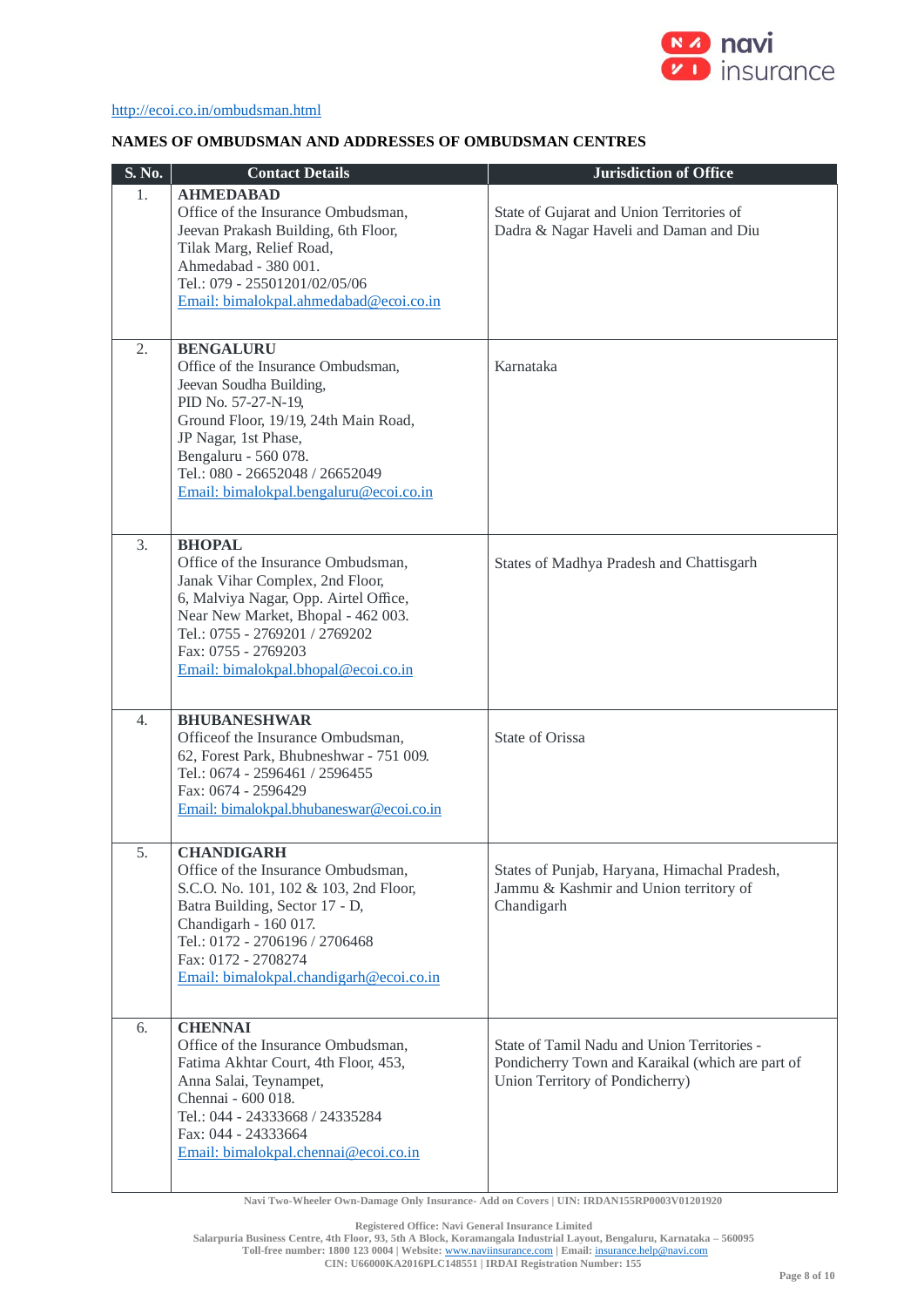

| 7.  | <b>DELHI</b><br>Office of the Insurance Ombudsman,<br>2/2 A, Universal Insurance Building,<br>Asaf Ali Road, New Delhi - 110 002.<br>Tel.: 011 - 23232481 / 23213504<br>Fax: 011 - 23230858<br>Email: bimalokpal.delhi@ecoi.co.in                                                           | State of Delhi                                                                                                        |
|-----|---------------------------------------------------------------------------------------------------------------------------------------------------------------------------------------------------------------------------------------------------------------------------------------------|-----------------------------------------------------------------------------------------------------------------------|
| 8.  | <b>GUWAHATI</b><br>Office of the Insurance Ombudsman,<br>Jeevan Nivesh, 5th Floor,<br>Nr. Panbazar Over Bridge, S.S. Road,<br>Guwahati - 781001 (ASSAM).<br>Tel.: 0361 - 2132204 / 2132205<br>Fax: 0361 - 2732937<br>Email: bimalokpal.guwahati@ecoi.co.in                                  | States of Assam, Meghalaya, Manipur, Mizoram,<br>Arunachal Pradesh, Nagaland and Tripura                              |
| 9.  | <b>HYDERABAD</b><br>Office of the Insurance Ombudsman,<br>6-2-46, 1st floor, "Moin Court",<br>Lane Opp. Saleem Function Palace,<br>A. C. Guards, Lakdi-Ka-Pool,<br>Hyderabad - 500 004.<br>Tel.: 040 - 65504123 / 23312122<br>Fax: 040 - 23376599<br>Email: bimalokpal.hyderabad@ecoi.co.in | States of Andhra Pradesh, Telangana and Union<br>Territory of Yanam - a part of the Union Territory of<br>Pondicherry |
| 10. | <b>JAIPUR</b><br>Office of the Insurance Ombudsman,<br>Jeevan Nidhi - II Bldg., Gr. Floor,<br>Bhawani Singh Marg, Jaipur - 302 005.<br>Tel.: 0141 - 2740363<br>Email: bimalokpal.jaipur@ecoi.co.in                                                                                          | State of Rajasthan                                                                                                    |
| 11. | <b>ERNAKULAM</b><br>Office of the Insurance Ombudsman,<br>2nd Floor, Pulinat Bldg.,<br>Opp. Cochin Shipyard, M. G. Road,<br>Ernakulam - 682 015.<br>Tel.: 0484 - 2358759 / 2359338<br>Fax: 0484 - 2359336<br>Email: bimalokpal.ernakulam@ecoi.co.in                                         | Kerala, Lakshadweep, Mahe-a part of Pondicherry                                                                       |
| 12. | <b>KOLKATA</b><br>Office of the Insurance Ombudsman,<br>Hindustan Bldg. Annexe, 4th Floor,<br>4, C.R. Avenue, Kolkata - 700 072.<br>Tel.: 033 - 22124339 / 22124340<br>Fax: 033 - 22124341<br>Email: bimalokpal.kolkata@ecoi.co.in                                                          | States of West Bengal, Sikkim and Union Territories<br>of Andaman and Nicobar Islands                                 |

**Navi Two-Wheeler Own-Damage Only Insurance- Add on Covers | UIN: IRDAN155RP0003V01201920**

**Registered Office: Navi General Insurance Limited**

**Salarpuria Business Centre, 4th Floor, 93, 5th A Block, Koramangala Industrial Layout, Bengaluru, Karnataka – 560095 Toll-free number: 1800 123 0004 | Website:** [www.naviinsurance.com](http://www.naviinsurance.com/) **| Email:** [insurance.help@navi.com](mailto:insurance.help@navi.com) **CIN: U66000KA2016PLC148551 | IRDAI Registration Number: 155**